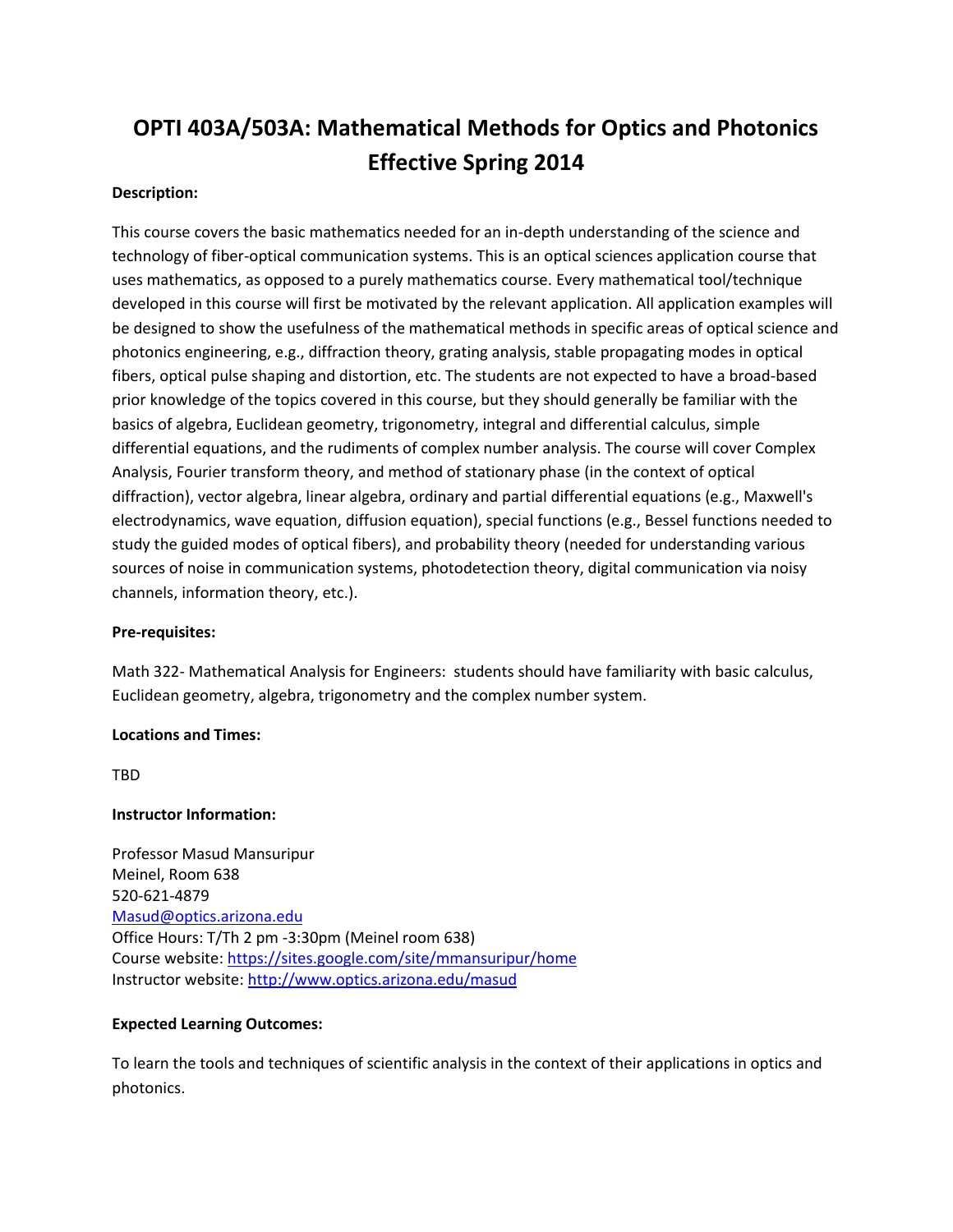# **Required Texts:**

The following texts are recommended but not required:

- 1. G. B. Arfken and H. J. Weber, "Mathematical Methods for Physicists," 6th edition, Academic Press, 2005.
- 2. F. B. Hildebrand, "Advanced Calculus for Applications," 2nd edition, Prentice-Hall, New Jersey, 1976.
- 3. R. Bracewell, "Fourier Transform and its Applications," 3rd edition, McGraw-Hill, New York, 1999.
- 4. M. Mansuripur, "Introduction to Information Theory," Prentice-Hall, New Jersey, 1987.
- 5. J. Mathews and R. L. Walker, "Mathematical Methods of Physics," 2nd edition, Benjamin/Cummings Publishing, California, 1970.
- 6. G. Stephenson and P. M. Radmore, "Advanced Mathematical Methods for Engineering and Science Students," Cambridge University Press, United Kingdom, 1990.

# **Topics:**

- Elementary calculus, exponential and logarithmic functions, Taylor series expansion
- Approximation methods
- Complex number theory, complex integration and differentiation, simple functions in the complex domain
- Special functions: Rectangular and triangular functions, delta-function and its derivatives, sinc function, etc.
- The convolution operation
- Linear, shift-invariant systems
- Fourier transform theory, theorems, useful Fourier transform pairs
- The method of stationary phase
- $\bullet$ Applications of Fourier theory to optical diffraction
- Linear algebra, operations with matrices, matrix inversion  $\bullet$
- $\bullet$ Eigen-values and eigen-vectors, matrix diagonalization
- Vector algebra, vector identities
- $\bullet$ Divergence, curl, gradient, and Laplacian operators
- Ordinary differential equations; elementary methods of solution
- Partial differential equations, method of separation of variables
- The diffusion equation  $\bullet$
- Maxwell's equations; the wave equation
- Solutions of the wave equation in Cartesian, cylindrical, and spherical coordinate systems
- Special functions: Bessel functions of the  $1<sup>st</sup>$ ,  $2<sup>nd</sup>$ , and  $3<sup>rd</sup>$  kind; modes of an optical fiber  $\bullet$
- Probability theory
- Statistical properties of thermal noise, shot noise, and modal noise in fiber optics systems
- Introduction to Information Theory and Coding
- Communication via noisy channels; Shannon's noisy channel capacity
- Compression codes, error-correction codes, modulation coding  $\bullet$

# **Number of Exams and Papers:**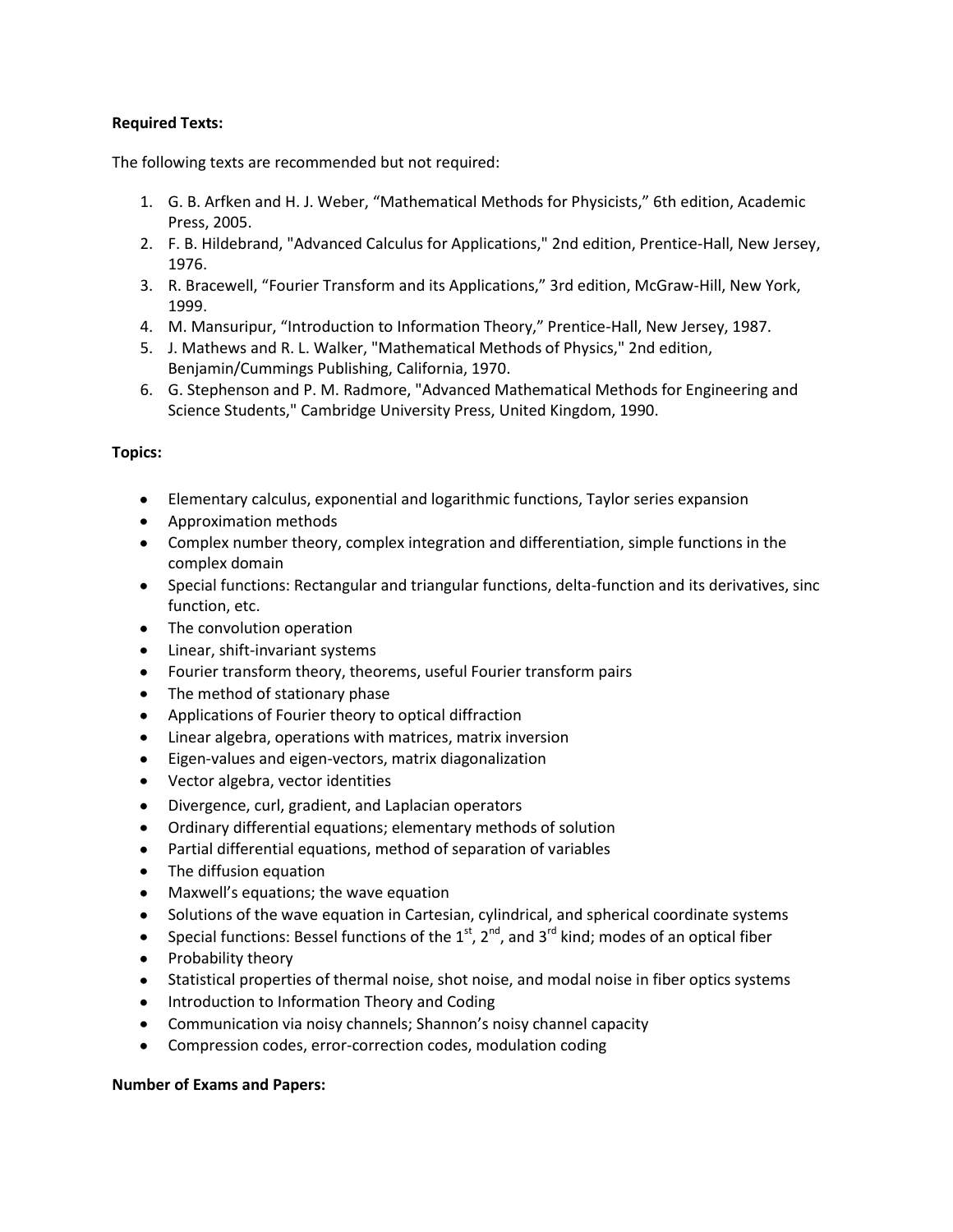One midterm exam and one final exam will be required. All will be administered in class allowing open note and open book. No term papers will be required

# **Course Policies:**

#### Grading Policy

| Midterm (in class, open book/open note)    | 30% |
|--------------------------------------------|-----|
| Final Exam (in class, open book/open note) | 50% |
| Homework assignments                       | 20% |

#### Attendance Policy:

It is important to attend all classes, as what is discussed in class is pertinent to adequate performance on assignments and exams. If you must be absent, it is your responsibility to obtain and review the information you missed.

# *If you miss the midterm or final exams, they may not be made up unless you have a documented medical or family emergency.*

"All holidays or special events observed by organized religions will be honored for those students who show affiliation with that particular religion. Absences pre-approved by the UA Dean of Students (or Dean's designee) will be honored."

# Classroom Behavior:

The Arizona Board of Regents' Student Code of Conduct, ABOR Policy 5-308, prohibits threats of physical harm to any member of the University community, including to one's self. See: [http://policy.web.arizona.edu/threatening-behavior-students.](http://policy.web.arizona.edu/threatening-behavior-students)

# Student Code of Academic Integrity:

According to th[e Arizona Code of Academic Integrity,](http://deanofstudents.arizona.edu/aboutdeanofstudents) "Integrity is expected of every student in all academic work. The guiding principle of academic integrity is that a student's submitted work must be the student's own." Unless otherwise noted by the instructor, work for all assignments in this course must be conducted independently by each student. Co-authored work of any kind is unacceptable. Misappropriation of exams before or after they are given will be considered academics misconduct. See[: http://deanofstudents.arizona.edu/codeofacademicintegrity](http://deanofstudents.arizona.edu/codeofacademicintegrity)

# Accessibility and Accommodations:

It is the University's goal that learning experiences be as accessible as possible. If you anticipate or experience physical or academic barriers based on disability, please let me know immediately so that we can discuss options. You are also welcome to contact Disability Resources (520-621-3268) to establish reasonable accommodations.